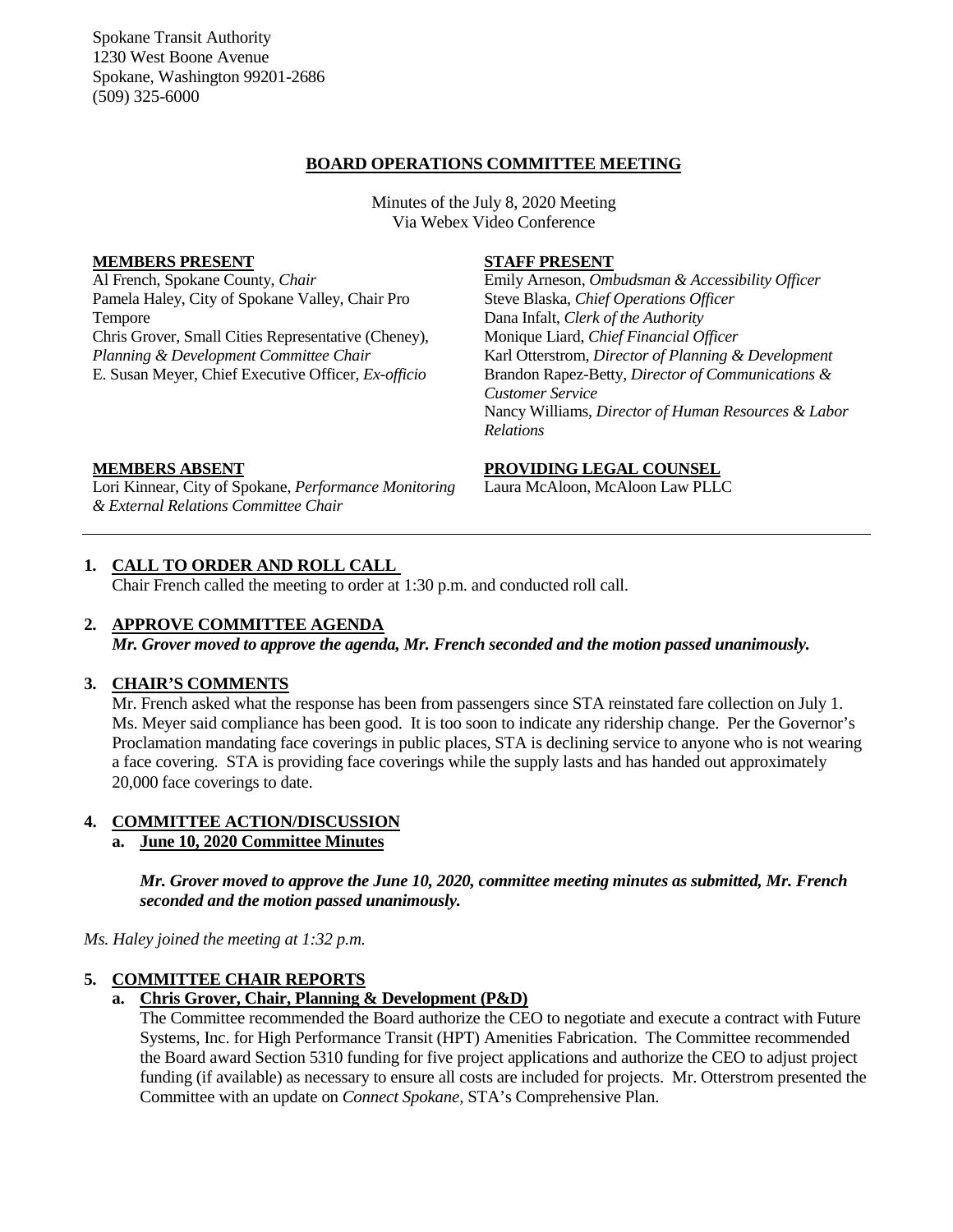# **b. Performance Monitoring & External Relations (PMER)**

Mr. Blaska reported the Committee forwarded to the Board consent agenda two recommendations to award contracts: 1) TRISTAR of Long Beach, California for third party workers' compensation claims administration services; and, 2) Nanonation, Inc. for a digital signage content management system. The Committee forwarded a recommendation to the Board to approve a Vanpool Fare Change. Because it is fare related, it requires the approval of a super majority of the Board. The Committee forwarded a recommendation to the Board to approve a 12-month pilot Nonprofit Discount Program. The Committee received reports on the 2019 State Audit and 2020 Van Grant Recipients. Summaries of both items will be given at the July 16 Board meeting.

# **6. BOARD MEMBER ATTENDANCE**

The committee reviewed Board member attendance at Board and Committee meetings through June 2020. Ms. Meyer said this year's attendance is great. Mr. French said that STA has a very good Board this year as reflected by the consistent attendance.

# **7. CITY LINE TEMPORARY CONSTRUCTION EASEMENTS**

Mr. Otterstrom presented information on two temporary construction easements (TCE) necessary for City Line construction. An appraisal determined the property value of each easement and funding is provided by the City Line project budget. STA has been in contact with the property owners regarding the easements, and both are willing partners.

*Mr. Grover moved to forward to the Board consent agenda a recommendation to approve the acquisition of a Temporary Construction Easement on parcel no. 35152.0404 at the southeast corner of Mission Avenue and Regal Street between Barber Engineering Company and Spokane Transit Authority for a price not to exceed \$1,800, and authorize the CEO to execute all documents required for acquisition of the easement on behalf of Spokane Transit Authority. Ms. Haley seconded the motion and the motion passed unanimously.*

*Mr. Grover moved to forward to the Board consent agenda a recommendation to approve a Temporary Construction Easement on parcel no. 35173.3201 along Spokane Falls Boulevard between Washington State University and Spokane Transit Authority for \$19,400, and authorize the CEO to execute all documents required for acquisition of the easement on behalf of Spokane Transit Authority. Ms. Haley seconded the motion and the motion passed unanimously.*

# **8. FOUR LAKES STATION – WSDOT AIRSPACE LEASE AGREEMENT**

Mr. Otterstrom presented information regarding a requirement of the Washington State Department of Transportation (WSDOT) for an airspace lease at the Four Lakes Station in Cheney. WSDOT is preparing a draft lease agreement for review by the CEO and Legal Counsel. The project cannot be advertised for construction until the lease and associated general permit is finalized.

*Mr. Grover moved to forward to the Board consent agenda a recommendation to authorize the CEO to negotiate and execute an airspace lease agreement with WSDOT for the Four Lakes Station in a form reviewed and approved by Legal Counsel. Ms. Haley seconded the motion and the motion passed unanimously.*

# **9. BATTERY ELECTRIC BUS CHARGING INFRASTRUCTURE AWARD OF CONTRACT**

Mr. Blaska said STA is seeking proposals from qualified firms for Final Design Provision of Equipment, Installation, and Implementation Services for Battery Electric Bus Charging Infrastructure. The project is defined as a Public Works project and the State of Washington requires proposers to have a current contractor's registration at the time of proposal submittal. The project is drawing interest from a number of firms outside of Washington State and contractor registration is expected to be delayed due to a COVID-related backlog at the State of Washington Department of Labor and Industries. Staff extended the proposal due date to July 31, 2020,